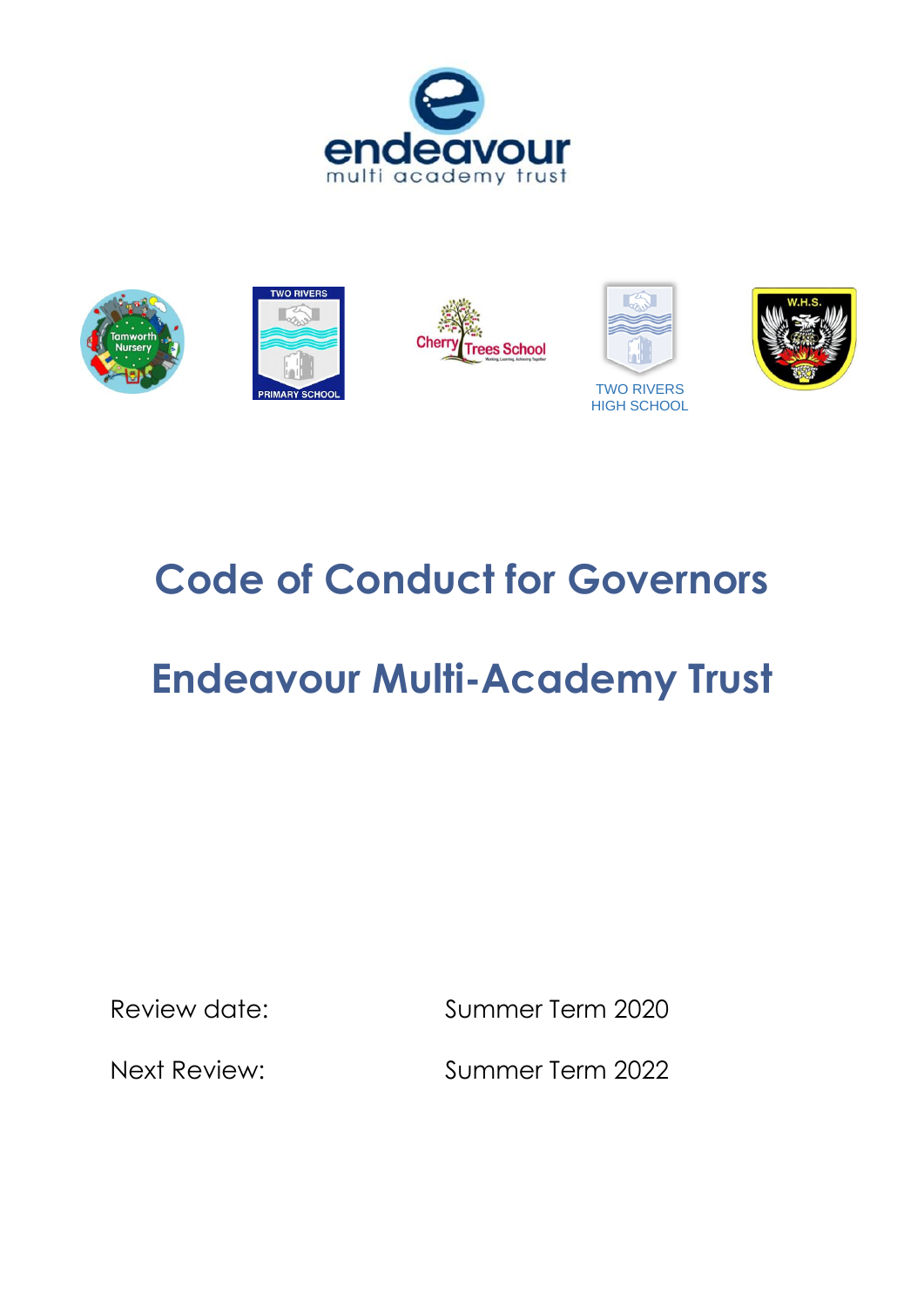#### **General**

- We have responsibility for determining, monitoring and keeping under review the broad policies, plans and procedures within which the school operates.
- We recognise that the Headteacher is responsible for the implementation of policy, day to-day management of the school and the implementation of the curriculum.
- We accept that all Governors have equal status, and although appointed by different groups (i.e. parents, staff, Co-Opted etc) our overriding concern will be the welfare of the school as a whole.
- We have no legal authority to act individually, except when the Local Governing Board has given us delegated authority to do so.
- We have a duty to act fairly and without prejudice, and in so far as we have responsibility for staff, we will fulfil all that is expected of a good employer.
- We will encourage open governance and shall be seen to be doing so.
- We will consider carefully how our decisions may affect other schools.

#### **Commitment**

- We acknowledge that accepting office as a Governor involves the commitment of significant amounts of time and energy.
- We will each involve ourselves actively in the work of the Local Governing Board, attend regularly, and accept our fair share of responsibilities, including service on committees or working groups.
- We will get to know the school well and respond to opportunities to involve ourselves in school activities.
- We will consider seriously our individual and collective needs for training and development.

## **Collective Responsibility for Decisions**

- We will strive to work as a team.
- We will seek to develop effective working relationships with the headteacher, staff and parents, the Local Authority and other relevant agencies and the community.

#### **Confidentiality**

- We will observe complete confidentiality when required or asked to do so by the Local Governing Board, especially regarding matters concerning individual staff or students.
- We will exercise the greatest prudence if a discussion of a potentially contentious issue affecting the school arises outside the Local Governing Board.
- We will, upon ceasing to be a Governor, continue to work to the principles in this Code of Conduct, particularly those relating to confidentiality.